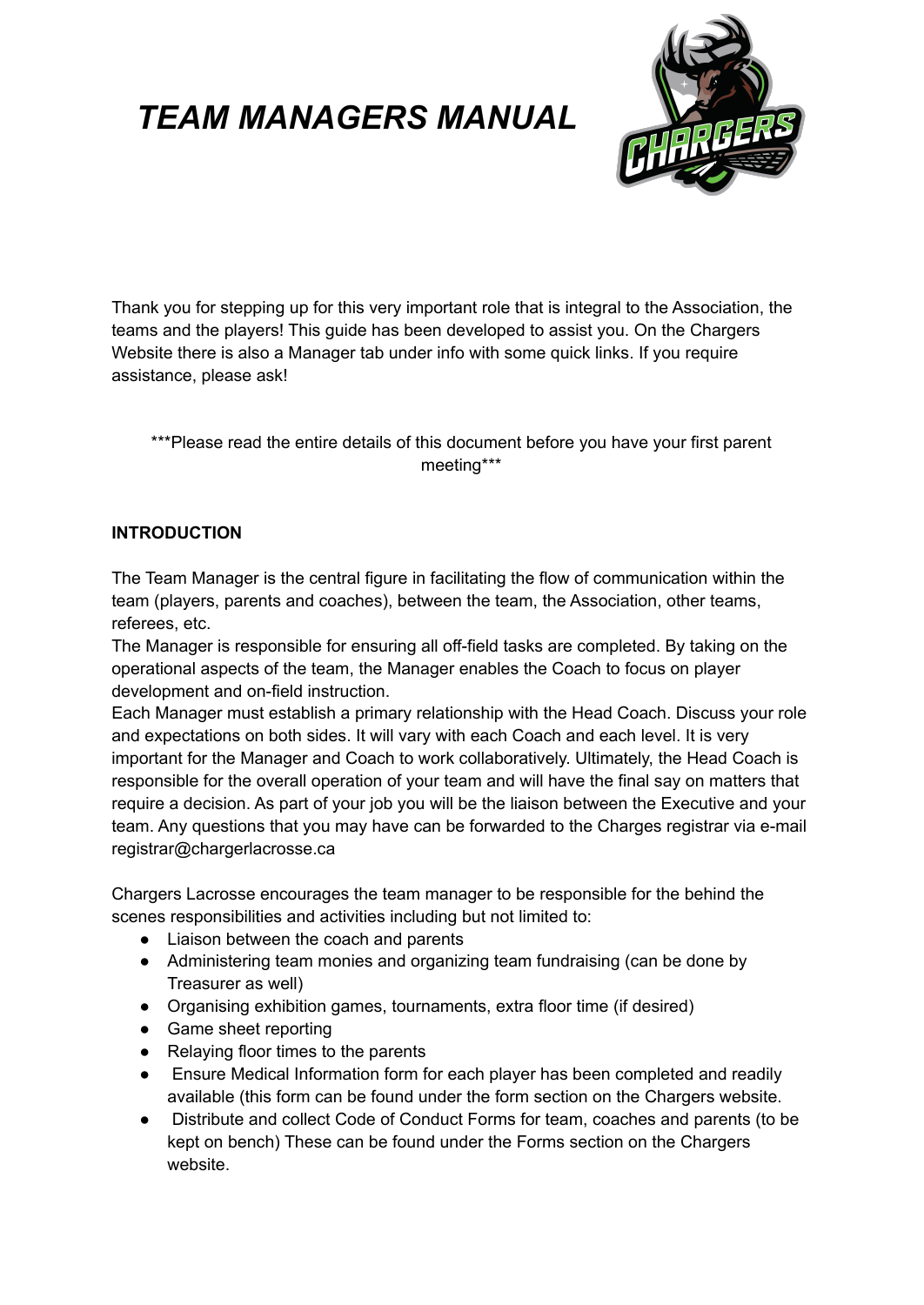

- Familiarize yourself with the Chargers Policies locate on the website
- Collecting and returning of team jerseys (home and away)
- Organizing box duties (home games  $-3$  required, penalty box, game clock, shot clock; away games – 2 required, penalty box and game sheet)

At the beginning of the lacrosse season the team coach and manager should agree on a division of duties, following the guidelines above. The manager should not try to take on all the duties. DELEGATE!!! It is best to delegate as much as you can but remain in close contact to ensure delegated duties are completed in a timely manner.

# **LIAISON BETWEEN COACH AND PARENTS**

The manager should arrange a coach/parents meeting shortly after the team is formed. Items to be discussed and agreed upon should include (among others):

- Introductions
- Coaching Overview: Have the coach provide information on the goals and objectives for the season and his credentials and philosophy
- Outline Team Rules/Expectations
- Expected time to arrive prior to games/practices
- Expected behavior of players
- Parent access to the dressing room before and after games
- Dress code if decided by team/coach
- Code of Conduct for the players, parents, and coaches
- Budget: To operate for the season the team will require funds for numerous items including: tournaments, extra field time, exhibition games, team social activities – team/parents to sign off?
- Fundraising: This is a decision to be made at the team level. Possible fundraising ideas: cash call, corporate sponsorship, bottle drive, raffle etc. All team fundraiser will require approval from the Chargers Lacrosse Association Please email requests to secretary@chargerslacrosse.ca
- Tournaments: The team needs to decide on the number of tournaments it will attend in total.
- Team Positions: There are a variety of team level positions that will help to ensure the successful running of the team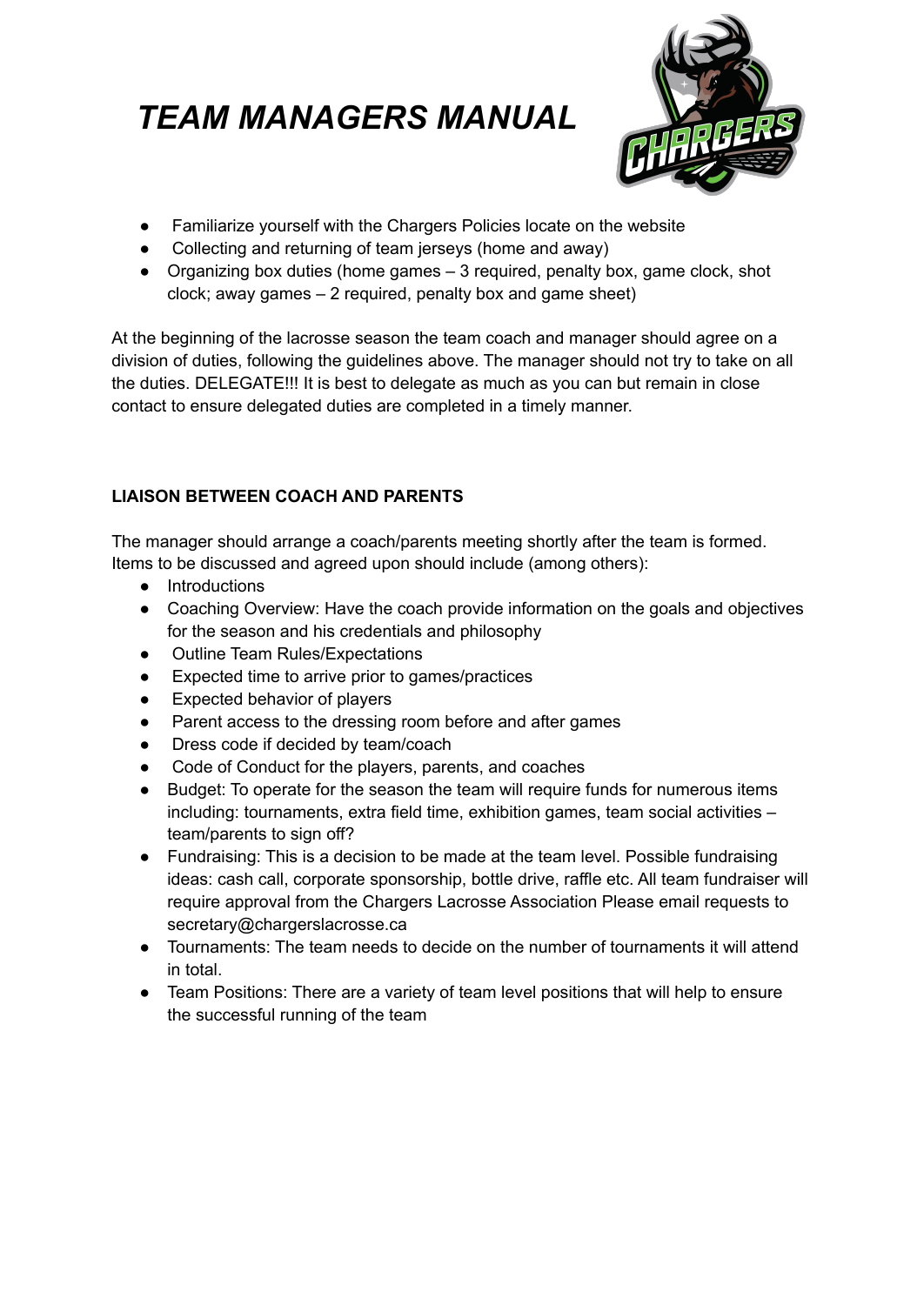

# **CODE OF CONDUCT FORMS**

Code of Conduct Forms must be collected from all Coaches, Parents and Players. The manager will be responsible to ensure that these signed forms are on the bench for all games and practices (keep it in a folder in the coach's bag) by the first league game. It is essential that Coaches, parents and players read and sign the forms and adhere to this code of conduct throughout the season. The forms can be found on our website under the Forms tab. It is recommended that the Head Coach review the Player Code of Conduct with their players.

Players at the Mini-tyke and Tyke do not need to sign but the Code of Conduct reviewed with them by the coach.

## **MEDICAL INFORMATION**

Each manager will be responsible for ensuring that each member of their team have completed and shared their medical information with the coaching staff. The medical information for each player will be accessible by the coaching staff and manager for that team ONLY

# **VOLUNTEER DUTIES (TEAM VS ASSOCIATION)**

All families are expected to volunteer at the team level – no exceptions.

There are also several positions at the association level that need volunteer involvement as well. Tournaments and fundraising require many people to be successful and ultimately keep registration costs low for everyone. Please encourage all parents to take an active role in the association.

### **TEAM CONTACT LIST**

A team list needs to be developed and distributed to parents as early in the season as possible. This list should include:

player's name and jersey number; home phone number; parent's names and cell numbers; email address; and volunteer positions. It is essential that all personal information is confirmed before being distributed.

Privacy regulations require that you get agreement from all team members before sharing contact information.This also applies if any third-party requests contact information. It is also recommended to have a parent create laminated wallet size "cheer card" with player names/jersey numbers/parent's names.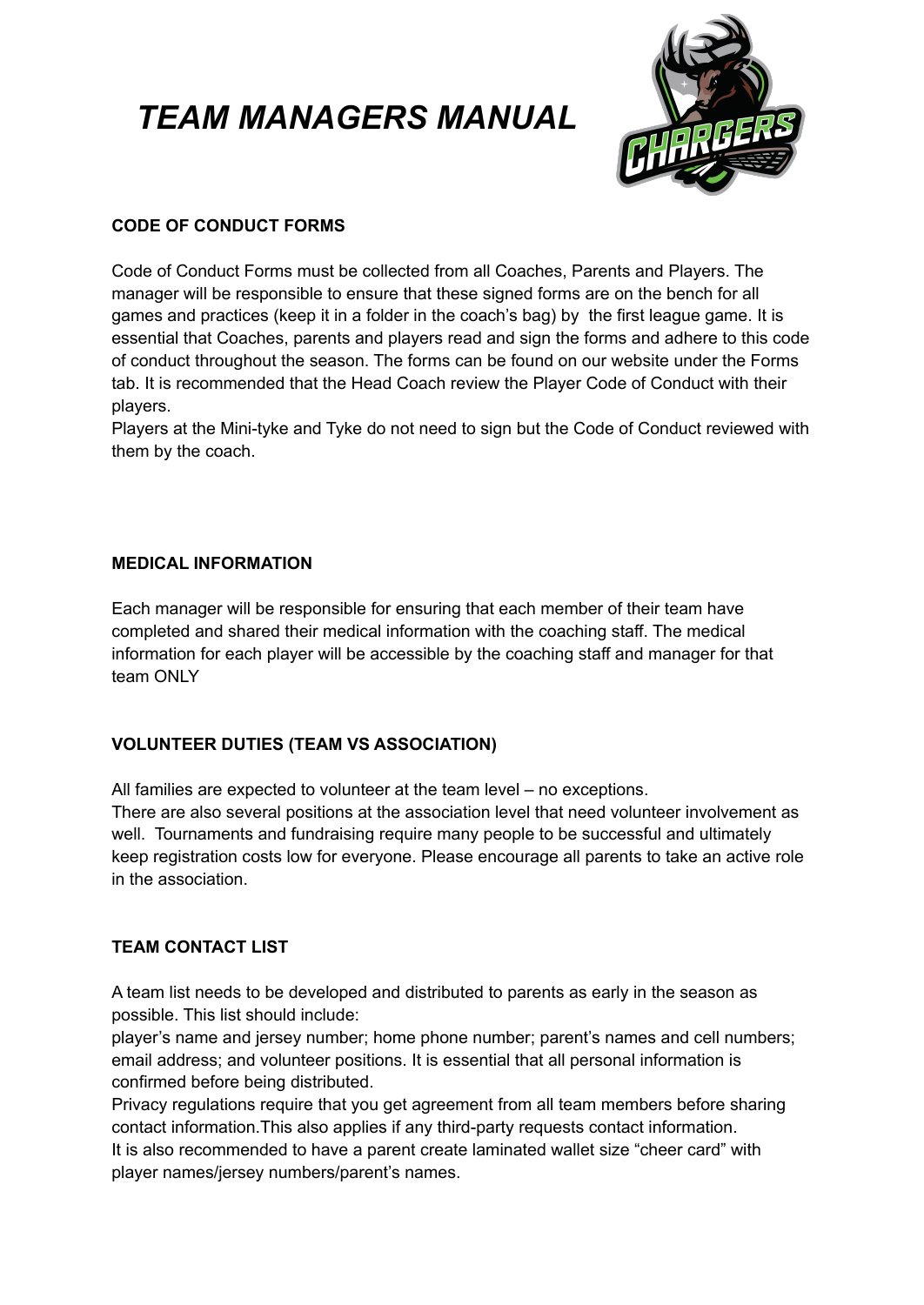

# **CENTRAL ALBERTA LACROSSE ASSOCIATION (CALL)**

CALL has a website at www.centralalbertalacrosse.com which you are encouraged to access frequently to get up to date information on key dates, schedules, current standings, tournament information, etc. The Rulebook and many relevant forms are also available from the website.

### **TEAM JERSEYS AND TEAM EQUIPMENT**

The team manager is responsible for issuing the jerseys and gathering them at the end of the season and returning them to Chargers Lacrosse.

It is MANDATORY that each team assign a jersey person to distribute and collect jerseys before and after each game. The purpose is to try and cut down on loss and damage to jerseys. New players will receive one pair of game shorts. Additional shorts will be available for purchase on the Chargers Website under the Apparel tab.

Please note that team jerseys are not to be worn for practices and name bars may not be affixed to them (no alterations or addition of names/logos are allowed). Jerseys should be hung to dry – not put into dryers.

# **TEAM FUNDS**

The team manager or team treasurer is responsible for collecting, banking and disbursement of team funds. This is done

by establishing a team bank account, collecting funds needed from parents (usually through a cash call) and paying from

this account for additional floor time, tournaments, social functions, etc.

In your initial team meeting your parent group may choose to do a cash call to cover any additional costs incurred by the

team. If so, it should be made clear that the cash call is voluntary and is for extras that go over and above what the Chargers and CALL provide.

Chargers Lacrosse urges teams to use careful discretion with cash calls and would remind teams to be respectful of the individual situations of team members/ families. Team Budgets / Fundraising

- Teams are permitted to raise funds.
- The team budget must be discussed and agreed upon by at least 75% of the parents/guardians at the team's first team meeting. Families must sign off on the budget.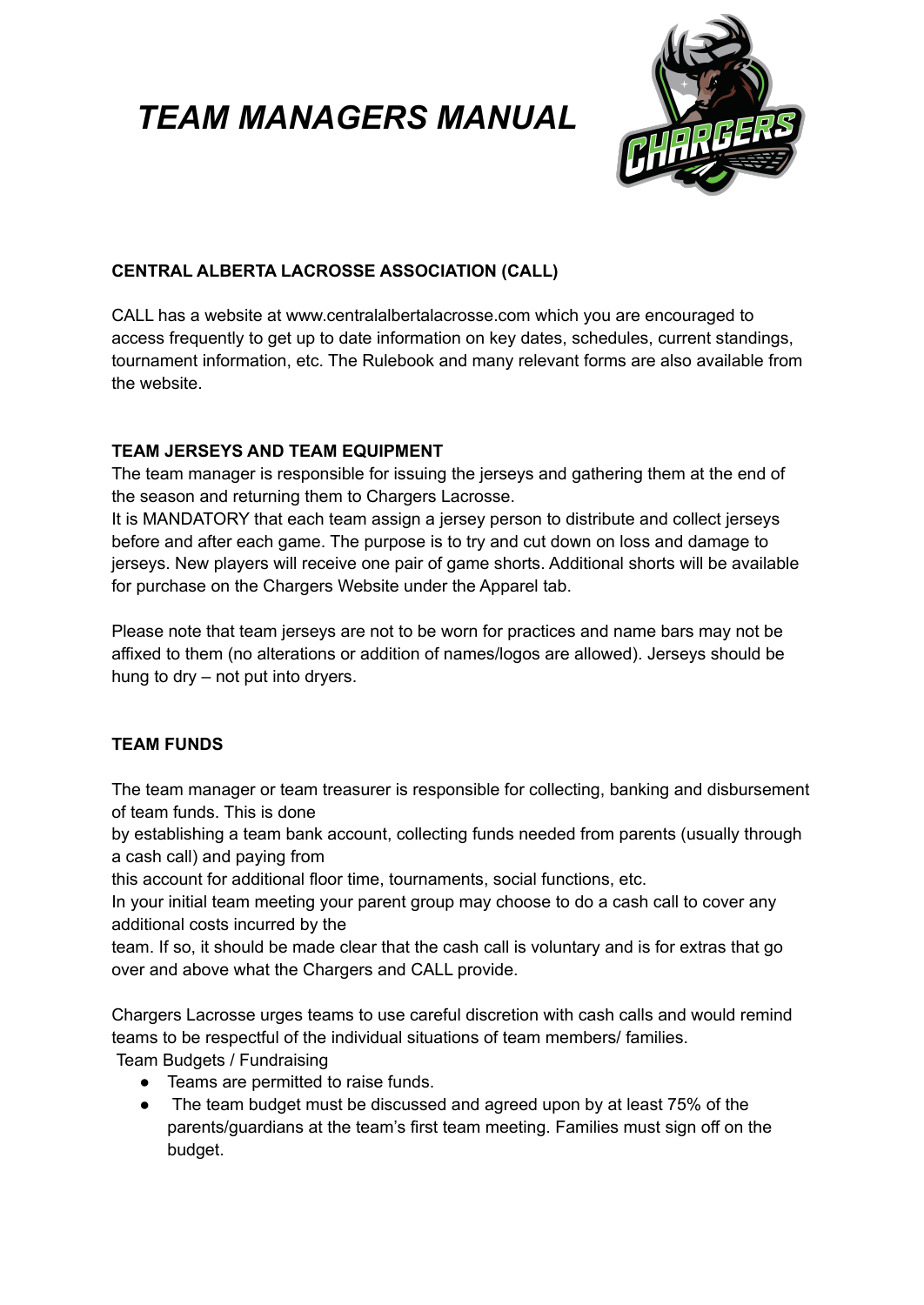

Team funds are to be held and distributed from a Team Bank Account.

- Teams must spend the raised funds in the current season; as per the team's approved budget. Any publicly raised funds which remain unspent at the end of the season are to be donated to Chargers Lacrosse. Unspent publicly raised funds CANNOT be re-distributed to the parents/guardians of the team.
- Cash contributions ("cash call"), which the parent/guardian has made to the team that have not been spent, are to be reimbursed to the parent/guardian who made the contribution; up to the amount of the original "cash call" amount.
- Teams are to remain reasonable and sensitive to financial and social challenges; with regards to the amount of financial burdens placed on their players' families.
- At the end of the season, an accounting of all cash collections and expenditures is to be provided to the parents/guardians and the Chargers Treasurer if requested.

## **Team Bank Account**

You may open a team account at any financial institution. In order to protect all those involved please adhere to the

following:

- Teams must establish a bank account for the team. Team money must not be managed through a personal account.
- A copy of a team bank account statement or on-line version of the team bank statement must be provided by the Team Manager, along with the team budget, on May 1st to the Chargers Treasurer.
- The team bank account must be set up with a minimum of two (2) signing authorities required on all debit transactions. Signing authorities on team bank accounts are not to be immediate family members (i.e. husband, wife, partner, brother, sister, etc.).
- The name of the team account must clearly state that it is from the perspective of the team, under the auspices of the Chargers Lacrosse Association, and not "Chargers Lacrosse Association" or "Chargers" or "Chargers Lacrosse" names, as these names belong to the overall Association. The name of the team account must also include the year of the current season (i.e. 2019). For example "Peewee B 2019" would be acceptable.

All team bank accounts must be closed, and funds disbursed no later than August 31st of each calendar year.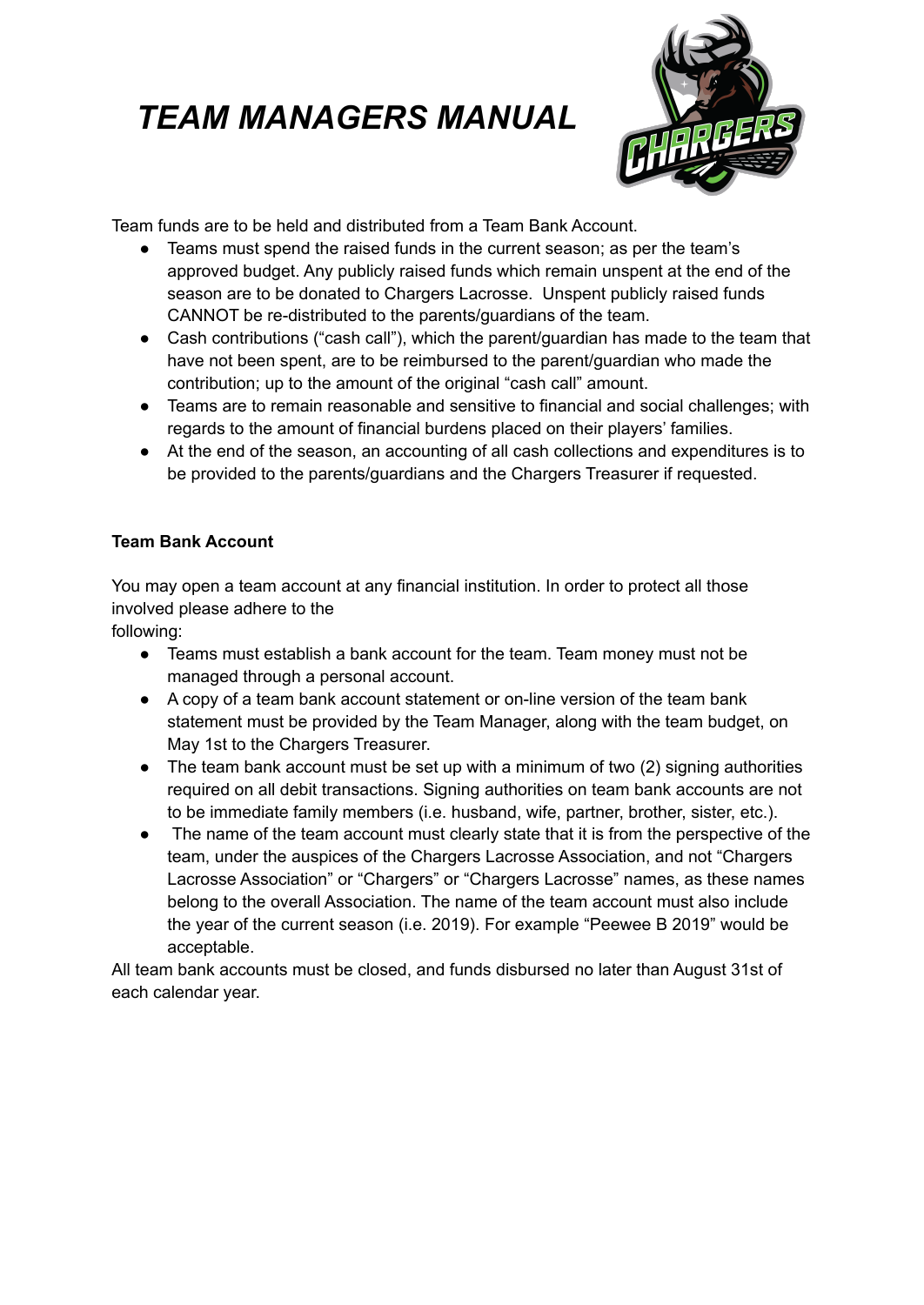

# **GAME AND PRACTICE SCHEDULES**

The manager is responsible for keeping the team informed of game and practice schedules along with additional team

events throughout the season. The easiest method of communication is RAMP for internal team communication. Practice and game schedules will be available on the Chargers and CALL websites and are updated automatically.Once floor times have been assigned, teams are responsible for that floor time.

### *Unused Floor Times:*

It is the responsibility of each Coach or Team Manager to notify the Chargers scheduler as soon as possible if they are unable to use a scheduled floor time.

The following is the Return Floor Policy for Chargers teams for allotted practice time. If a team cannot use a scheduled practice time, it is the teams' responsibility to find a replacement team.

Steps for finding a replacement team:

1. If you may know of a team who would reciprocate practices with you, contact them first. If that team is unable to reciprocate a practice, but can take the practice you are offering, your team may need to just give

up the time, to that team to avoid any penalty.

2. If you do not know of any team to contact, then contact the Chargers scheduler; for the purpose of proactively looking for a replacement team. If all attempts to finding a replacement team are unsuccessful, the team may still have the following penalty applied; as approved by the Executive:

Pay the cost of the floor time; on the contract.

If a team fails to notify the Scheduler of a time that went unused, prior to the date of the time; for example; the team had no intention of using the floor time, the team will be penalized; as approved by the Executive: Pay the cost of the floor time on the contract.

Game Change protocol

1. Team requesting game change is to send request to manager of opposing team

2. Team with venue is to contact their association scheduler for a new floor time, please work together to find an appropriate time that works for both teams

3. Team requesting change is to fill out the game change form (must be signed by both managers). The completed form is to be sent to scheduler@centralalbertalacrosse.com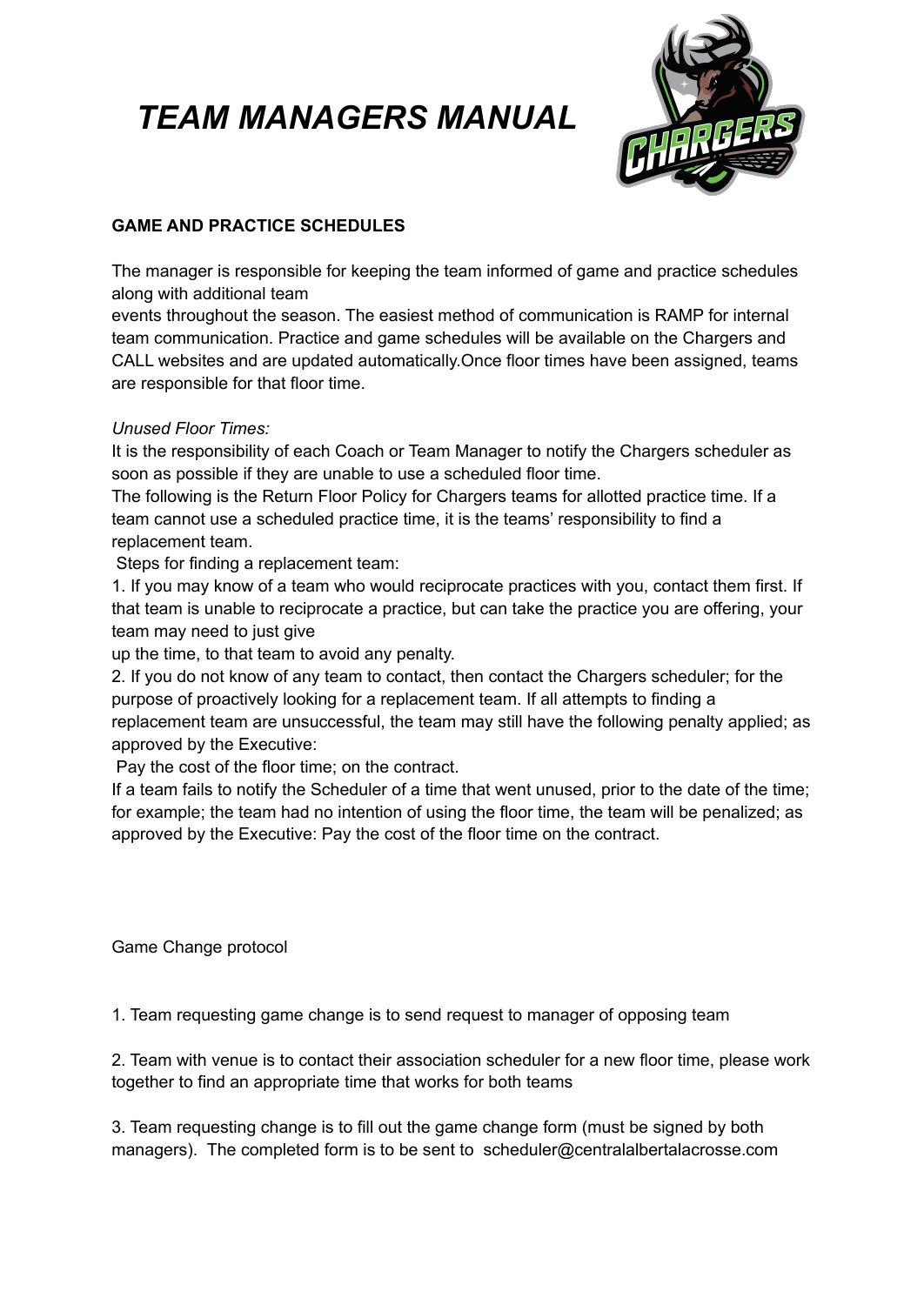

Once game change is complete within CALL and the ALRA both managers will receive a confirmation email.

# **RESOLUTION OF TEAM DISPUTES**

Occasionally disputes arise within a team over issues such as behavior, discipline, equal floor time, quality of the program provided by the coaches, etc. The parents should bring their concerns to the parent liaison or team manager who should work with the coach and parents to resolve the issues. If you are angry about anything a coach has done, it is ESSENTIAL to use "the 24-hour rule" before approaching the parent liaison or manager in person, phone, or email.

Please familiarize yourself with the Flow of Communication within the Chargers Association.

INCIDENT OCCURS ↓ 24 Hour rule – "Cooling off period" ↓ Complainant to review "Parent Code of Conduct Policy" ↓ Contact Team manager or Parent Liaison ↓ If no resolution contact the Lacoka Lacrosse Discipline Director for a formal incident form ↓ Discipline chair will ensure that form is filled out in its entirety, and will bring unresolved concerns forward to executive and VP of Coach Development ↓ Upon resolution the Discipline Director will communicate the outcome to all necessary parties involved ↓ Upon unsuccessful resolution the Discipline Director may request that the Lacoka President form a discipline committee.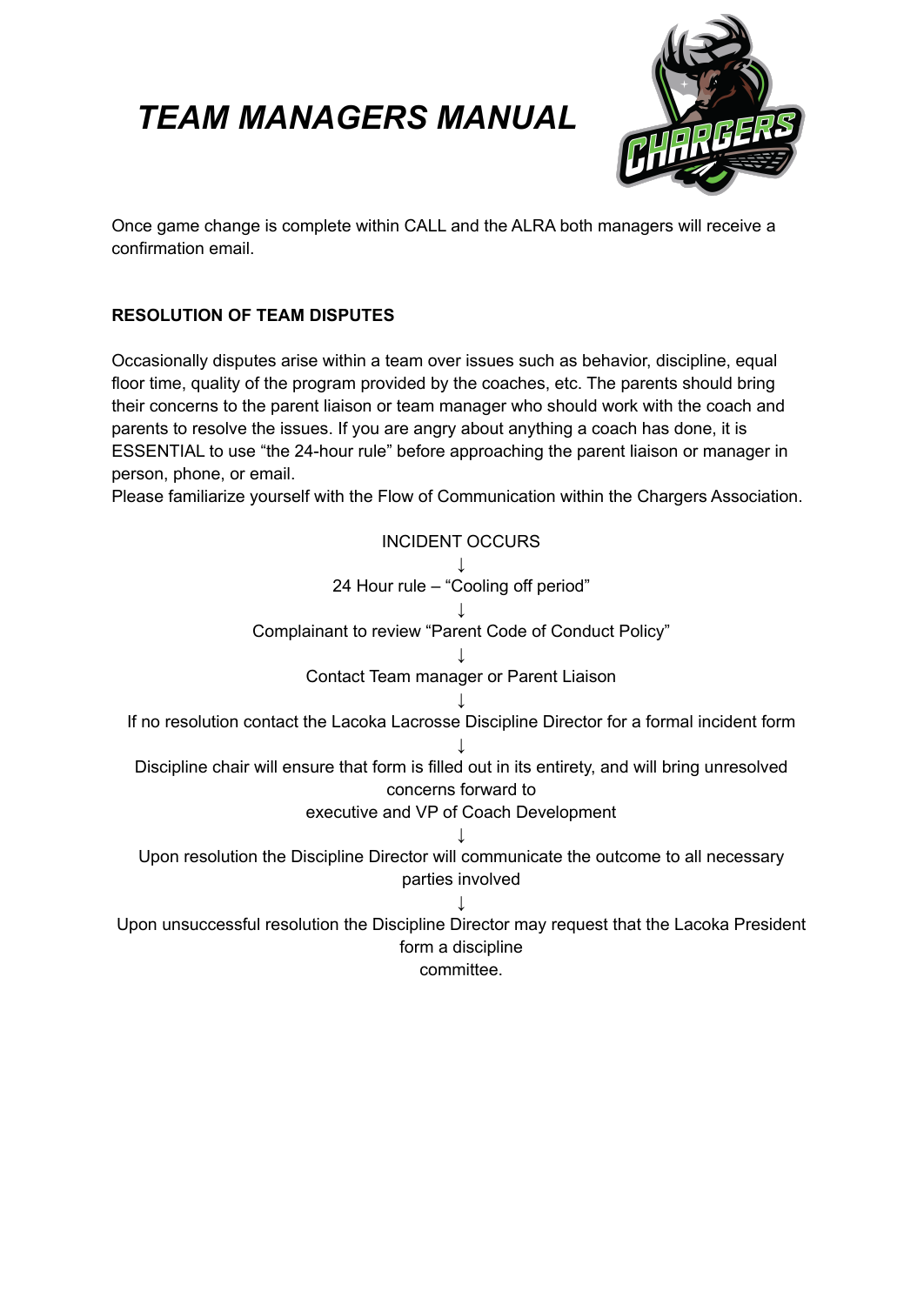

### **GAME PROCEDURES**

It is the Manager's Responsibility to ensure that box duties are carried out by families on the team. Create a schedule for all home and away games, if a parent cannot fulfill their slotted duty it is their responsibility to find a

replacement. For home games, you will need three parents (penalty box, score clock and 30 second shot clock). For away games, you will need two parents (penalty box and scoresheet). The home team is responsible for filling out and providing the game sheet. Rather than filling out your roster for each game by hand, it is much easier to create a team list on stickers to save time in your pre-game preparations.

Following the game, the home team keeps both the white and yellow copies of the game sheet. The away team gets the pink copy. The home team is required to scan the game sheet immediately following the game and send via email to the CALL scheduler at callscheduler@centralalbertalacrosse.com and CALL discipline at

calldiscipline@centralalbertalacrosse.com. Please note any major penalties and/or suspensions in email. The home team is required to enter game stats on the CALL website within 24 hours of the game ending. Each manager will be given a Username and Password to login to the website to update their teams statistics.

### *Game Results Reporting Procedures*

Detailed information as to how to report game sheets can be found on the CALL website. <http://centralalbertalacrosse.com/content/game-reporting-procedures>

### **COACHES, PLAYERS & USE OF AFFILIATES**

Each team may formally register a maximum of five adults including coaches and manager on their official roster.

Although up to five registered adults may be on the bench during games, generally the benches don't have room for more than three. The additional adults can then substitute when one is absent. It is mandatory for coaches in CALL to attain some degree of coaching certification according to the age group of their team. Please contact

coaching@chargersacrosse.ca for questions with regards to the requirements for coaching certification.

Only officially rostered players may be on the bench during a game. If a player is injured, he/she may sit on the bench, as long as, they wear a helmet. Please note injured players on the bench will count towards your max roster of 18 runners and 2 goalies.

You may use an approved affiliate player if one of your players is injured, ill or away but not if you have a suspended player. The procedure for calling up an affiliate is that the Coach or Manager will contact the Coach of the affiliate player's team and discuss the situation with them. If all agree, the player may play in the designated game. The player should be handwritten on the game sheet with AP next to their name.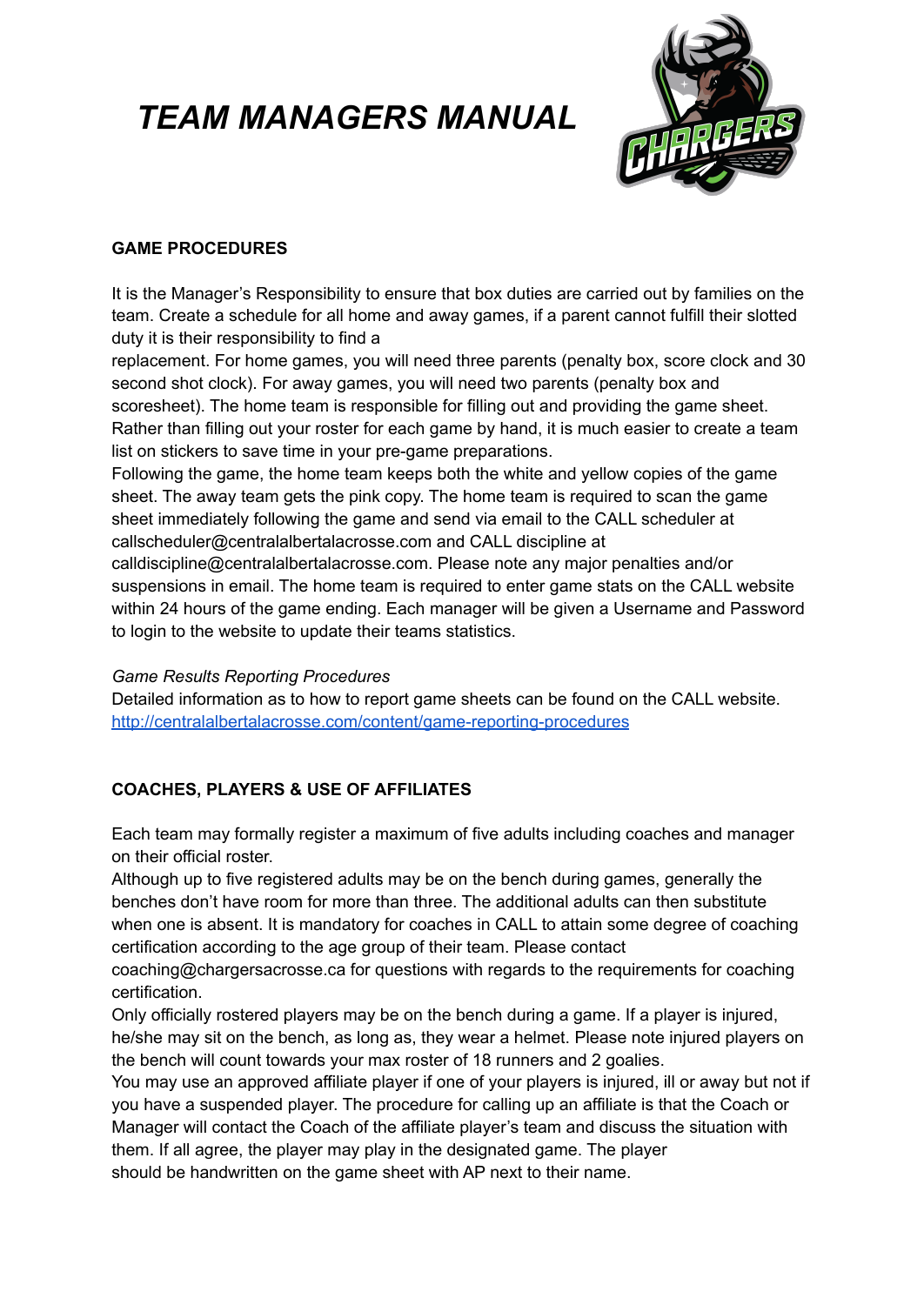

### **TRAVEL PERMITS**

A team only requires a travel permit if they are travelling outside of Alberta . The form can be found on the ALA website http://www.albertalacrosse.com/ under Administration: Request Forms.

#### **TOURNAMENTS**

You will find a list of Tournaments on the Alberta Lacrosse Association website http://www.albertalacrosse.com/ under Events: Tournaments.

If you are attending a tournament outside of Alberta, you need to ensure that you obtain a travel permit and send a copy to the Chargers secretary at [Secretary@chargerslacrosse.ca](mailto:Secretary@chargerslacrosse.ca), so the association is made aware if we have teams heading out-of-town.

### **FACILITIES**

Please RESPECT the Arenas & Public Buildings that you attend for games, practices, tournaments, dry land etc.

Team Management is responsible for their own behavior as are parents and guests. The Head Coach is responsible for the behavior of their players and all coaching staff. The following list of behaviors should be adhered to:

- Cleanliness dressing rooms should be left in a similar state to where it was upon arrival, the last person leaving should ensure it is tidy.
- Teams must not linger in dressing rooms; all players should be out of the room no longer than 30 minutes after their scheduled time.
- Arrival times Teams will not be granted access to dressing rooms more than 60 minutes prior to games.(Note: this may be amended as required by the Arena facility). Coaches that want their teams there earlier must advise players to keep equipment outside the arena.
- Equipment in hallways blocking access to emergency exits is a safety violation and will not be tolerated by the facilities.
- Please have teams warm up outside, or in some cases arenas may have designated areas to utilize.